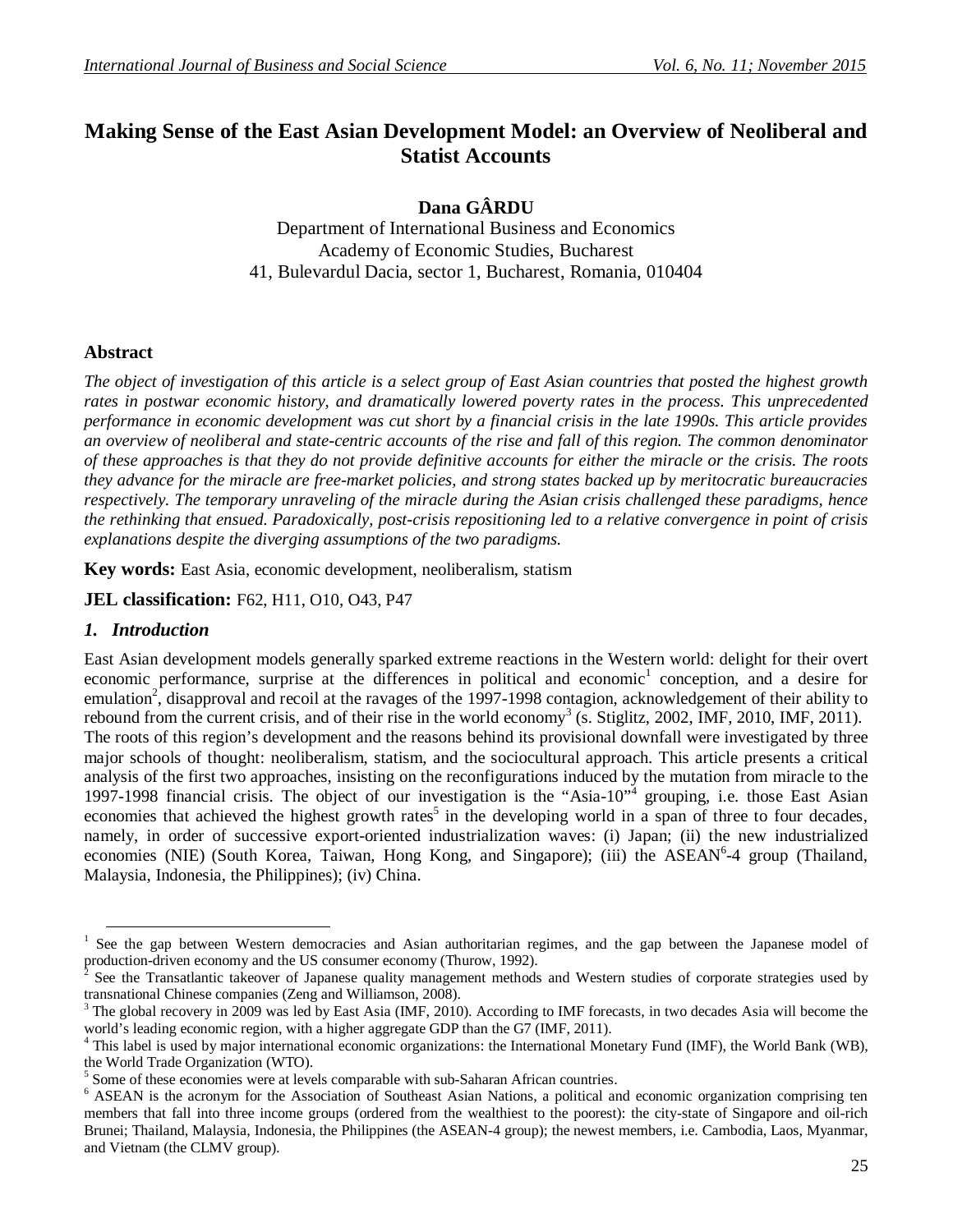Furthermore, Sala-i-Martin (2007) estimated that East Asia was the best performing region in terms of lowering the poverty rate from about a third of the population in 1970 to below 2.4% in 2000.

Undoubtedly, a lot of studies dwelling on East Asia (in particular those developed by Western analysts) confine themselves to stereotypes, construing the entire region at best as a monolithic block of member states, extrapolating their assertions onto the entire continent by falling back upon the broad contrast between East and West. On the other hand, inside East Asia there is a sufficient ethnic, cultural and religious heterogeneity (Beeson, 2002, Stubbs, 2002), which has induced cleavages, sometimes even tensions, undermining the coherence of the region. This may be an argument for the noteworthy absence of a region-wide group for economic integration in the context of a sheer proliferation of regional trading arrangements (RTA), and export-oriented industrialization specific to this area<sup>7</sup>.

This article is structured in four parts. After a brief introduction, similarities between East Asian economies are addressed, with a focus on the underlying features of this development model. The third part undertakes a comparative analysis of neoliberalism and statism in light of the miracle arguments and repositioning dilemmas in the wake of the 1997-1998 crisis. The last section concludes, correlating the two paradigms with the current financial crisis and with the new directions that are looming for the East Asian development model.

## *2. Similarities between Asia-10 members*

Leaving behind differences between Asia-10 members mentioned in the introduction, there are, on the other hand, a number of similarities which will be briefly presented below:

(i) *Similar experiences in recent history*, functioning like a bridge for the countries in the region:

- Western colonization<sup>8</sup>.

- the Japanese occupation of the 1930s and 1940s, which drew most East Asian countries into the "co-prosperity economic sphere", a misleading label postulating the superiority of Japanese colonialism over the Western one, and a symbiotic relationship between the "conqueror" and the colonized countries. In fact, Japan was counting on their generous endowment in natural resources (especially that of China and Southeast Asia) to fuel its war against the Allies. Japanese military atrocities have generated numerous frustrations across the region, although Japan attempted to remedy them subsequently through the Tanaka doctrine and its official development assistance (ODA).

- US domination after the Second World War in their endeavor to contain communism<sup>9</sup>, including through their involvement in the Korea and Vietnam wars;

- the return to Japanese domination from the late 1970s, when Japan became the main source of exports, investments and aid in the region, and the strengthening of its ascendancy in the late 1980s.

(ii) Some common cultural traits underlying Neo-Confucianism: loyalty to one's family and community, quest for social harmony, strong focus on fulfillment of social duties, discipline, thrift, respect for authority, especially for the political one.

(iii) *The state plays an emblematic role in economic development*, and gets support in this endeavor from a series of "pilot agencies" for development<sup>10</sup>. Although these organizations have different internal structures, they function as superministries, where their mission is designing industrial policy and coordinating industrial change. Ideally speaking, they are designed as Weberian bureaucracies.

-

 $<sup>7</sup>$  Currently important steps are being taken in this direction, relying on the ASEAN Plus Three (APT), a relatively new</sup> alternative to earlier RTAs, ASEAN and APEC, which failed abysmally in an attempt to become a collective voice for East Asia (Stubbs, 2002).

<sup>8</sup> With the exception of Thailand, who miraculously managed to maintain its independence (Doner, Ritchie, and Slater, 2005).

<sup>&</sup>lt;sup>9</sup> See their powerful economic, military, and even ideological involvement in East Asia, especially in Japan, South Korea and Taiwan (Park, 2000, Doner, Ritchie, and Slater, 2005).

<sup>&</sup>lt;sup>10</sup> A term introduced by Johnson in 1982. Among notable examples (Weiss, 2003): Ministry of International Trade and Industry (MITI, currently METI: Ministry of Economy, Trade and Industry) (Japan); Ministry of Economic Planning (South Korea); Council for Economic Planning and Development (Taiwan).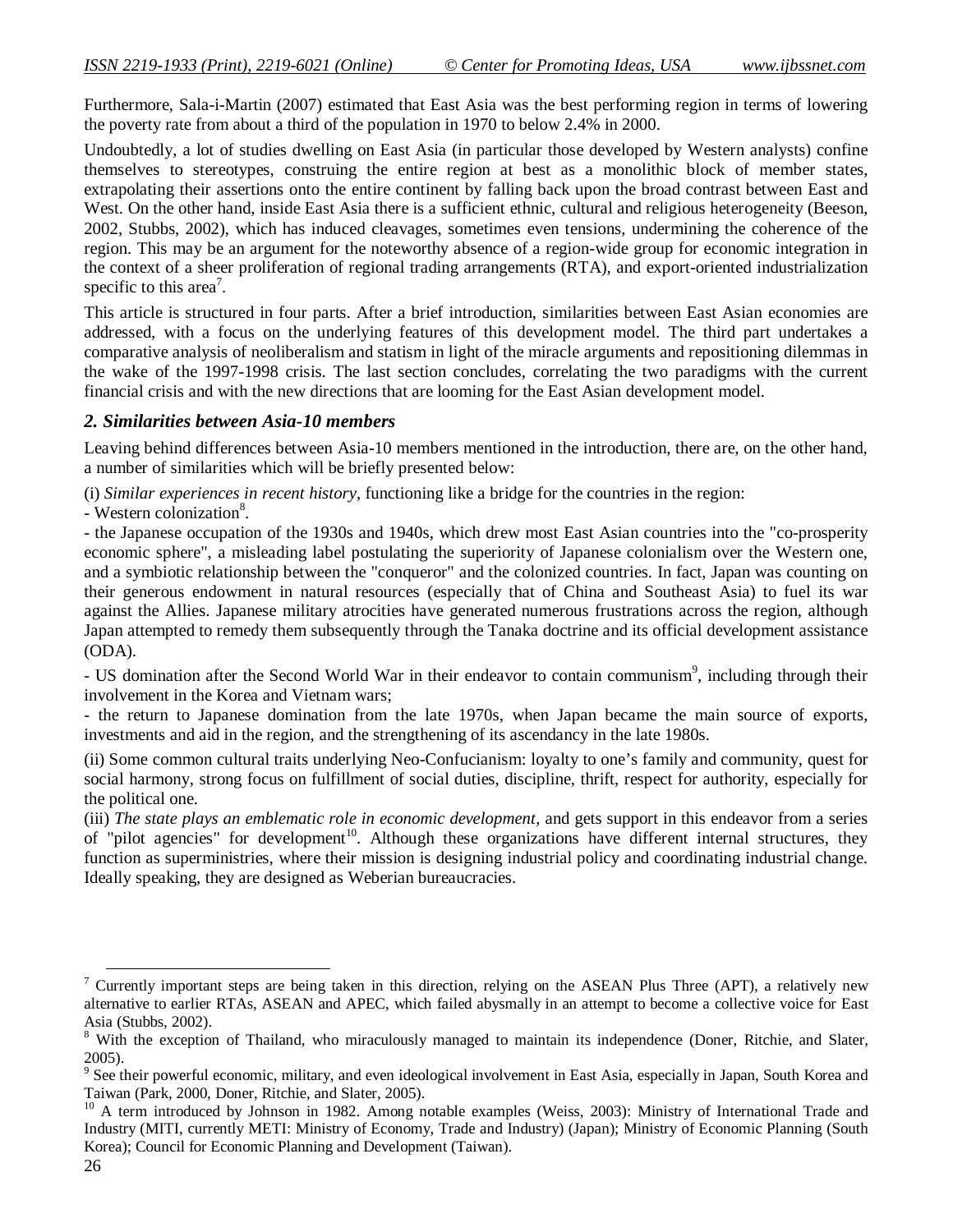(iv) A region-specific typology of capitalism ("Asian capitalism")<sup> $11$ </sup>, which differs broadly from Western capitalism in the following ways (Stubbs, 2002):

- *The ubiquitousness of business networks*, which led "Asian capitalism" to be equated with "network capitalism" or "alliance capitalism" (Rigg, 2002). Powerful regional connections were forged both through Japanese production networks and through so-called "bamboo networks" spawned by ethnic Chinese entrepreneurs across  $ASEAN-5^{12}$  and Greater China (Huntington, 1997);

- *Close ties between government and the business milieu*: in the case of ASEAN-4 and South Korea virtually the same players are bound to be encountered in both camps, which has led to the advent of "crony capitalism" (IMF, 1998, Beeson, 2002, Stud well, 2008); in other cases, such as the Japanese one, players cross from one milieu to the other as in the already classic practice referred to as *amakudari* (Pempel, 1998);

- *Social duties and relationships of trust<sup>13</sup>* prevail over contract enforcement.

This network capitalism has led to de facto regional economic integration in the late 1980s through successive investment waves across the area, coming usually from the more developed economies (Japan and NIE) to the less developed ones (ASEAN-4 and China) (Park, 2000, Beeson, 2009). Consequently, intra-regional trade has grown to levels surpassing exports to the US and to the rest of the world before the 1997-1998 financial crisis. At the time the growth of these economic connections and the overwhelming success of the overall region constituted two key factors in the emergence of a so-called Asian conscience, identity or even an Asian Renaissance, fueling hope for a "new Asian century" (Mahbubani, 1993).

Despite the region's heterogeneity in ethnic, cultural, religious and even economic terms, there are several common points supporting the idea of an East Asian development model, at least prior to the 1997-1998 crisis. This model is defined through a specific orientation in economic policies and through certain sociocultural features pointing to a shared historical path. By and large, economic policy choices refer to export promotion and selective protectionism, active industrial policies, concern for macroeconomic stability, education policies and social cohesion. Sociocultural similarities mainly derive from Neo-Confucian philosophy.

## *3. Paradigms of economic development applied to East Asia*

#### *3.1. East Asian miracle legitimation*

-

The table below outlines the sources of economic development as envisioned by three different schools of thought:

| Paradigms of economic development               | Source of economic development               |
|-------------------------------------------------|----------------------------------------------|
| (i) Neoliberalism                               | The market                                   |
| (ii) Statism/Developmental state paradigm (DSP) | The state                                    |
| (iii) Neoclassical synthesis                    | Conjunction between the state and the market |
| (iv) Sociocultural approach                     | Culture                                      |

**Table 1: Explanatory approaches of economic development**

*Source: Author's systematization after O'Brien and Williams (2004) and Rigg (2002)*

From the beginning, several remarks are in order. Firstly, the three approaches are not totally isolated, there are analysts who embraced ideas belonging to two paradigms (for instance, the so-called "neo-classical synthesis" is mid-way between neoliberalism and statism) or even analysts who subscribed to all paradigms. Secondly, these schools of thought sought an enthusiastic rationale for the East Asian miracle; however, the Asian crisis caused theorists to backtrack to a certain extent, forcing them to rethink their positions.

<sup>&</sup>lt;sup>11</sup> There are different variations of "Asian capitalism". According to Perkins (1994), there are at least three Asian development models: (i) *First-generation Northeast Asian model* (Japan, South Korea, Taiwan), characterized by strong institutions and evolving international specialization; (ii) *City-state model* functioning as an entrepôt for the entire region, excelling at transport, telecommunications and financial services; (iii) The *ASEAN-4 model*, with a generous initial endowment in natural resources and strong dependence on foreign direct investment (FDI). Weiss (1998) differentiates between the first and third models in the following way: Northeast Asian capitalism is more mature and more resilient to exogenous shocks, whereas the Southeast Asian one is more volatile and prone to cronyism, therefore, it is more vulnerable to external pressures (s. also Beeson, 2002, Huang, Morck, and Yeung, 2004).

 $12$  ASEAN-5 refers to a group of economies made up of Singapore and ASEAN-4.

<sup>&</sup>lt;sup>13</sup> This is a corollary of Neo-Confucianism and it can surface in relations between business partners, for example.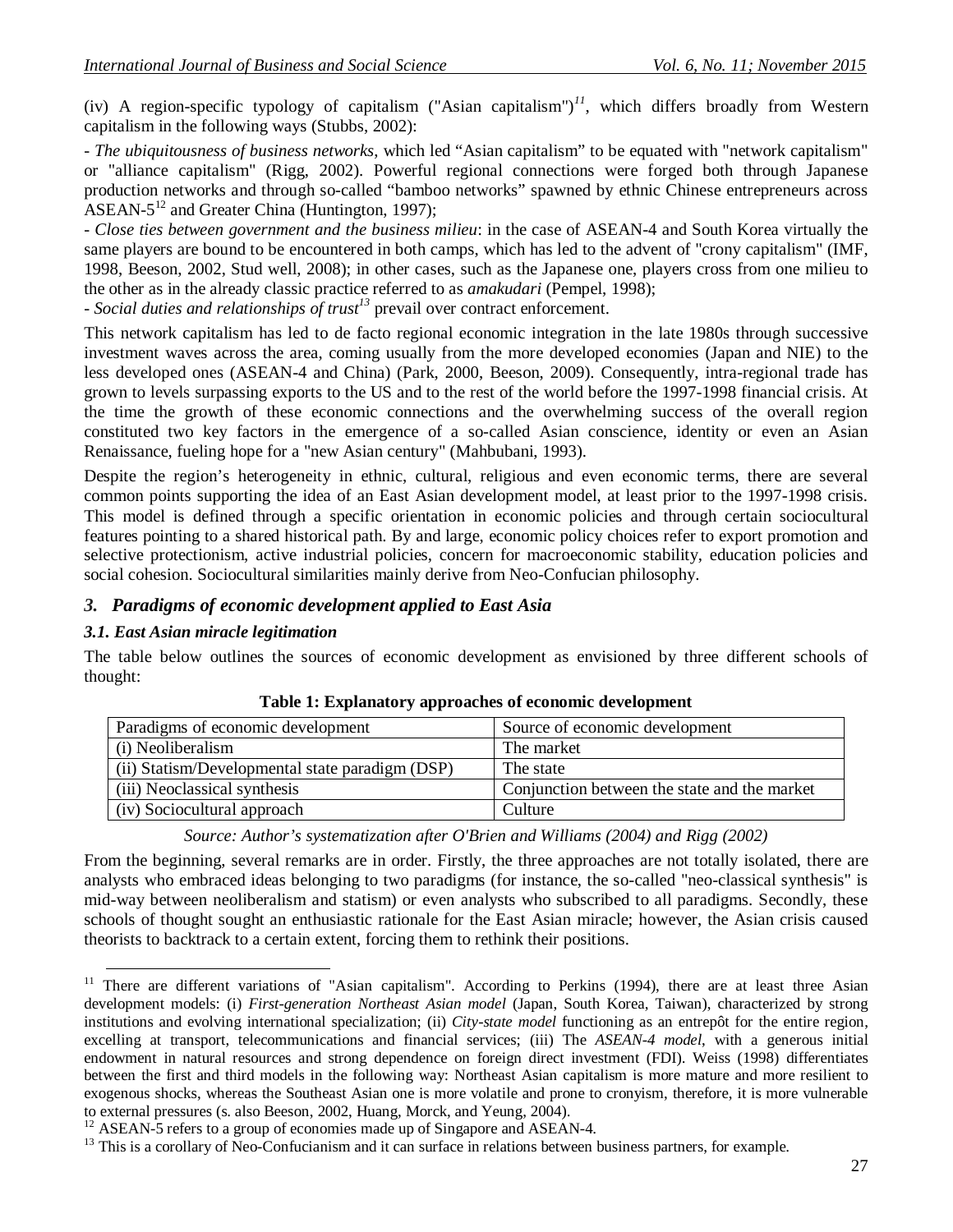Thirdly, this revision brought about a fair convergence between neoliberalism and statism, articulated through the formulation of the Post Washington Consensus<sup>14</sup>.

## **3.1.1. Neoliberalism**

Neoliberalism claims that the overwhelming success of East Asian economies was triggered by applying a set of appropriate economic policies: fiscal prudence, encouraging savings and investments, promoting the economy's openness through export-oriented industrialization.

Export-oriented development strategies led to a better allocation of resources. This view relies on the assumption that markets function efficiently, and that the state plays a minimal role, taking on the mission to ensure political stability and an appropriate regulatory framework (Balassa, 1981). At the same time this type of strategies constituted the support of industrialization in these economies, proving their superiority over import substitution strategies<sup>15</sup>. The latter were fought against fiercely because they usually presuppose huge government outlays, as a rule via debt accumulation, near-isolation from external competition, and large outlets. The collapse of Latin American economies in the 1980s triggered by soaring foreign debt, and their subsequent development strategy revision roughly coincide with the advent of neoliberal regimes in the US and the UK and their ideological leadership, incorporated by the international financial institutions (IFIs) in their development philosophy through the conditionality principle. Furthermore, transnational corporations (TNCs)' international expansion accelerated at the time through the relocation of production: ASEAN-5 and subsequently China<sup>16</sup> became favorite destinations for foreign direct investments (FDI) attracted by cheap labor, cheap resources and, last, but not least, by government incentives.

## **3.1.2. The DSP paradigm**

The DSP paradigm is a more modern version of statism. It has been advanced by a group of political scientists and specialists in the East Asian region, extending then to Western circles<sup>17</sup>.

This approach is considered an "imaginative reinvention of dirigisme" (Islam and Chowdhury, 2000) since it relies on the assumption that the state is the engine of economic growth and it argues for the efficiency of massive state intervention in the economy<sup>18</sup>. This paradigm attacks neoclassicism, but firmly rejects dependency theory, the strong ally of dirigisme<sup>19</sup>: for Haggard (1990) East Asia's economic performance aptly illustrates developing countries can find "a pathways from the periphery" of the world economy. South Korea's trajectory from a backward economy on a par with Ghana to a full OECD member by 1996 is quite telling in this regard.

1

<sup>&</sup>lt;sup>14</sup> For some, this is a major shift equated with a paradigm shift à la Thomas Kuhn (Gore, 2000 quoted in Rigg, 2002). However, this very bold assertion calls for two remarks. Firstly, this shift was not triggered solely by the Asian financial crisis, rendered worse through inadequate IMF intervention (s. Stiglitz, 2009, Stiglitz, 2002, Stubbs, 2002, Beeson, 2002) but also by the "shock therapy" strongly recommended to Central and Eastern European countries as a recipe for market economy transition. Secondly, the Post Washington Consensus has been severely criticized for the alleged universality of its development template associated with institution building and a focus on good governance.

<sup>&</sup>lt;sup>15</sup> In a first stage most East Asian economies experimented with import substitution strategies then shifted to export-oriented strategies. In the case of the first-generation East Asian model, this protectionism was extended for infant industries (see the examples of Japan and South Korea) or uncompetitive ones (for instance, agriculture in Japan) (Pempel, 1998, Park, 2000).

<sup>&</sup>lt;sup>16</sup> For the first-tier Northeast Asian economies (Japan, South Korea, Taiwan) FDI played a minor role in their early development: neither FDI volume, nor FDI impact was critical at this stage (Park, 2000).

<sup>&</sup>lt;sup>17</sup> See here the approaches of Haggard (1990), Wade (1990) and Amsden (1989).

<sup>&</sup>lt;sup>18</sup> Hong Kong is the noteworthy exception here as it developed under British liberal influence.

<sup>&</sup>lt;sup>19</sup> The heyday of dirigisme spans the 1950s and the 1960s. This approach postulates the nation-state as the engine of economic growth, and the reliance on import substituting development strategies. Bhagwati (1988) captures the essence of its more radical version, dependency theory, through two phrases: "export pessimism" and "market failure". According to dependency theory, developing countries were doomed to stay in the world economy periphery because their exports of primary goods failed to cover imports of manufactured goods from developed countries. Consequently they developed a wide range of local industries with strong state involvement and protection from foreign competition (see here the experiences of Latin America and, partly, Central and Eastern Europe, who mostly cultivated trade exchanges with fellow socialist countries inside the Council for Mutual Economic Assistance or COMECON). This development strategy ended up in failure with the Mexican sovereign debt crisis of 1982. It wasn't just that Latin America had incurred high foreign debt in its industrialization drive. Failure also derived from ineffective use of public funding and, at best, patchy efficiency of new home-grown industries. (Brown, 2001, Todaro and Smith, 2009).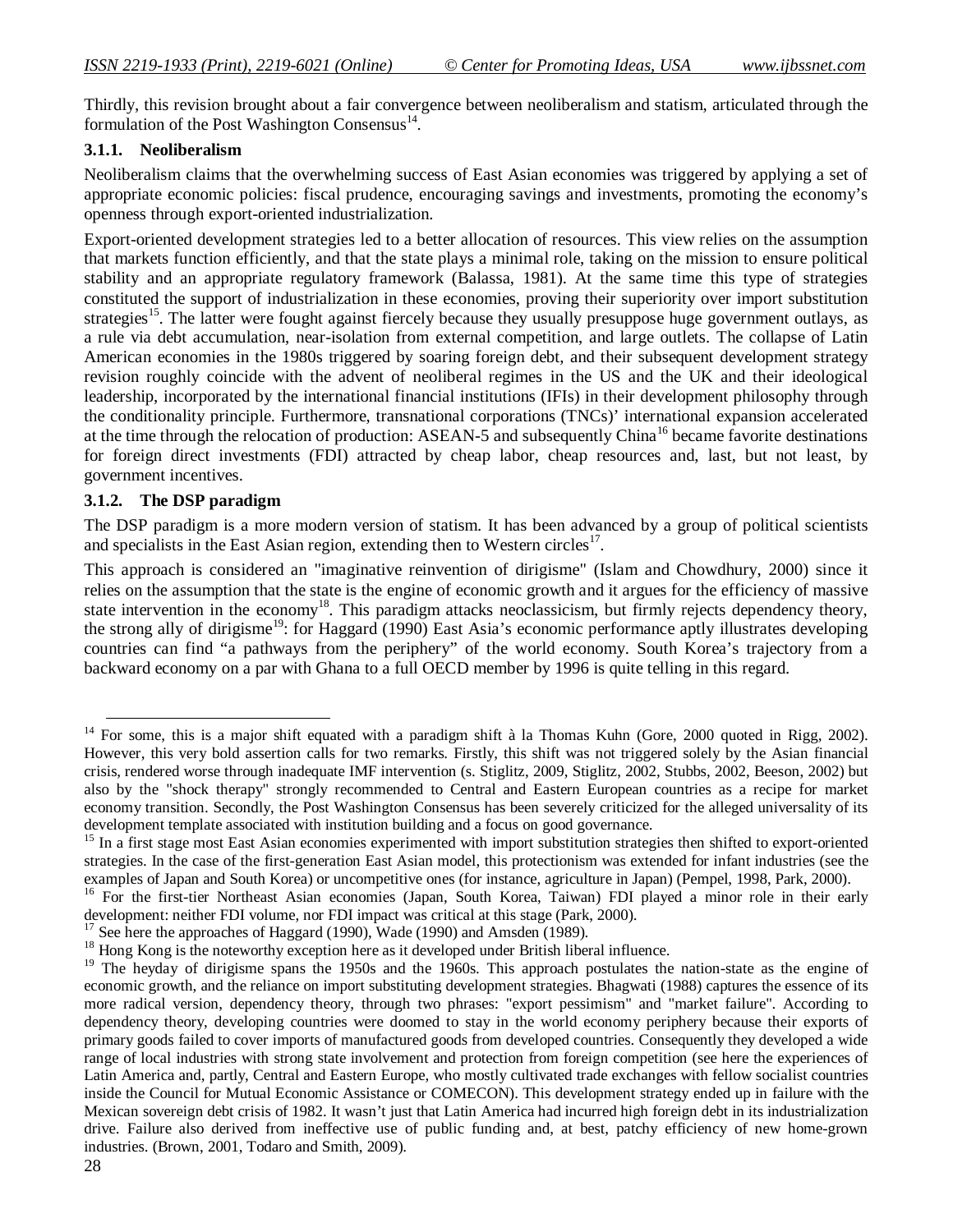The first and last columns in the table below encapsulate the first two approaches, while the middle one provides the equivalents detectable in East Asian reality.

| "Recipe" for East Asian success<br>Washington consensus |                                          | DSP paradigm                    |  |  |
|---------------------------------------------------------|------------------------------------------|---------------------------------|--|--|
| Fiscal discipline and                                   | Relatively healthy macroeconomic         | Efficient public administration |  |  |
| austerity                                               | policies                                 |                                 |  |  |
| Budgetary discipline                                    | High levels of national savings and      | Judicious government            |  |  |
|                                                         | investments                              | intervention                    |  |  |
| Fiscal reform                                           | Investor friendly tax policies           | Investments in human capital    |  |  |
| Financial liberalization                                | Reliable financial system, based on      | Investments in physical         |  |  |
|                                                         | intermediation, strictly regulated and   | capital                         |  |  |
|                                                         | monitored                                |                                 |  |  |
| Exchange rate liberalization                            | Real competitive exchange rates          |                                 |  |  |
| Trade liberalization                                    | <b>Export incentives</b>                 |                                 |  |  |
| <b>Foreign Direct Investments</b>                       | Openness to technology and foreign       |                                 |  |  |
| (FDI)                                                   | investments                              |                                 |  |  |
| Privatization                                           |                                          |                                 |  |  |
| Deregulation                                            |                                          |                                 |  |  |
| Ownership                                               | Legal and regulatory environment         |                                 |  |  |
|                                                         | favorable to private sector investments; |                                 |  |  |
|                                                         | guaranteeing property rights             |                                 |  |  |

|  | Table 2: Washington Consensus, DSP paradigm and the East Asian miracle |
|--|------------------------------------------------------------------------|
|--|------------------------------------------------------------------------|

## *Source***:** *Rigg (2002)*

Table 3 captures the viewpoint of Stiglitz (2002) to the positive trajectory of the East Asian region, *despite* its application of economic policies that jarred with the Washington Consensus. The only common denominator between the two approaches is the concern for macroeconomic stability. This radical view is yet to resonate with theorists of "mainstream" academia.

| <b>Washington Consensus</b>                         | <b>East Asian approach</b>                                 |  |
|-----------------------------------------------------|------------------------------------------------------------|--|
| The importance of international trade               | Export promotion and protectionism (emphasis on export     |  |
| liberalization                                      | promotion, not on imports facilitation)                    |  |
| Quick financial liberalization                      | Gradual financial liberalization                           |  |
| Privatization                                       | Creating efficient companies                               |  |
| Industrial policy is a wrong orientation            | The industrial policy-trade policy tandem is government    |  |
|                                                     | priority                                                   |  |
| Minimizing social inequality problems               | Social inequality issues are important for social cohesion |  |
|                                                     | and for the business climate                               |  |
| <b>Minimal</b> role of the state in the economy (my | The state contributes to market formation and surveillance |  |
| emphasis)                                           | (my emphasis)                                              |  |

#### **Table 3: Washington Consensus and the East Asian miracle**

*Source: Author's systematization after Stiglitz (2002)*

## **3.1.3. The neo-classical synthesis**

The neo-classical synthesis (Islam and Chowdhury, 2000) is an attempt to reconcile the two schools of thought presented earlier, a conjunction between the application of "good policies" ("getting the basics right", World Bank, 1993) established by the Washington Consensus and the *potential* big push role the state can play under certain conditions. This rapprochement between the two apparently contradictory schools of thought was generated in a first stage (Islam and Chowdhury, 2000) by the success enjoyed by the DSP paradigm, still others believe that the key factor (Rigg, 2002) was the Asian financial crisis, which led theorists to review their arguments in favor of the miracle in an attempt to rescue their own approaches.

A study belonging to this border approach is the World Bank report (1993) entitled "The East Asian Miracle: Economic Growth and Public Policy".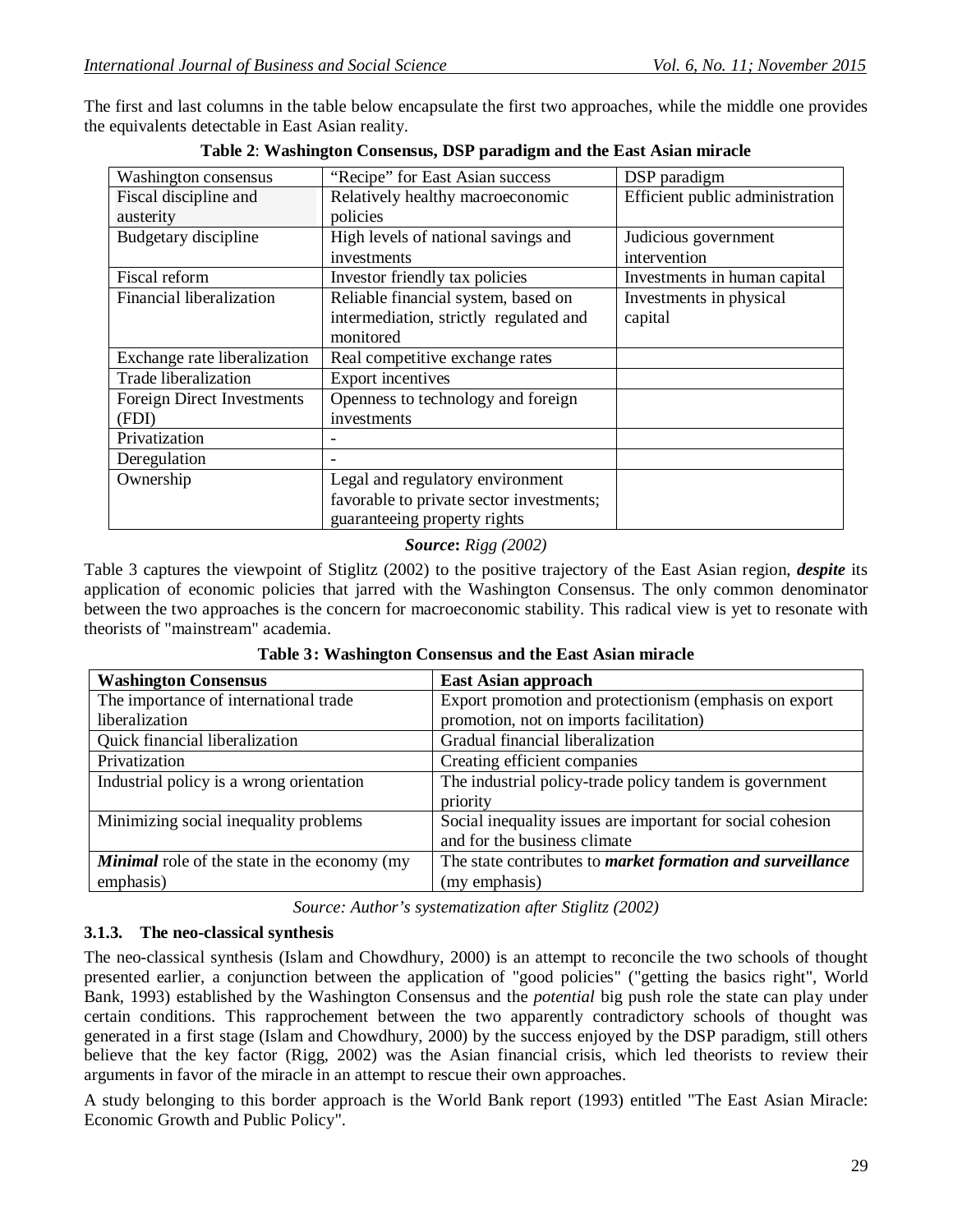This study identifies eight High Performing Asian Economies (HPAEs) and an "emerging" one (East and South-East China) between the 1980s and the early 1990s: Japan; NIE; ASEAN-4 except the Philippines<sup>20</sup>; East and South-East China<sup>21</sup>.

If the protagonists of the "play" and its location in time and space are quite clear, the "rising action" and "climax" are not equally straightforward. This study can be easily maneuvered to support either of the two prevailing ideologies, whether neoliberal or statist. This made the report an easy target for critics who charged against its ambiguity and occasional inconsistencies (Rigg, 2002). Others, however, have read it in a key foreshadowing the shift from the Washington Consensus to the Post Washington Consensus (Weiss, 2003).

These different interpretations came not only from the academic community, but also from the media (Wade, 1996): for example, Japanese print and broadcast media brought to the fore their country's pioneering role in promoting a "guided approach to development" (see here the flying geese metaphor, Akamatsu, 1962), considered crucial for achieving the region's economic and social performance, while Anglophone media (US and UK) praised the neoliberal vision embodied in the Washington Consensus.

In the former approach, the state is more important than the market, while from the latter perspective, the balance of forces is changing, and government interventions are just one element of success and it is not advisable that they take too much scope, the focus must fall instead on market-oriented reforms. This implies that "the potentially important role of the state in the economy" emerges from the report's neoliberal scaffolding, and thus legitimates the DSP paradigm's rise. Subsequent World Bank studies reinforce this idea ("the Asian Way"), focusing on the nation-states' role in the development process in general, and on the management of governmentprivate sector relations in particular.



# **Figure 1: A Functional Approach to Growth**

*Source: World Bank (1993)*

Figure 1 captures the report's two reasoning paths. The first column contains the East Asian governments' two dimensions for policy options: those associated with the *neoclassical approach* (basic macroeconomic elements or "fundamentals") and those associated with the *statist approach* (selective interventions). The development and implementation of public policies depended on an institutional back-up: in the East Asian case, a series of **institutional arrangements** (associated with the DSP paradigm) revolving around elite staff made up of technocrats insulated from interest group pressure (Olson, 1982, Evans, 1995, Weiss, 1998).

**.** 

<sup>&</sup>lt;sup>20</sup> At the time this economy was removed from other analyses as well (Keizer and Kenigswald, 1996) because corruption and political instability sapped economic growth. For example, its average GDP growth rate amounted to just 1% in the 1980s compared to an average of 6.3% for the other ASEAN-4 countries (see World Bank statistics).

<sup>&</sup>lt;sup>21</sup> These Chinese regions captured the overwhelming majority of FDI inflows through the opening of the first five special economic zones (SEZ) and fourteen open cities by integrating with the global economy through trade processing. Although the authorities subsequently resorted to incentives to address this asymmetry between FDI-poor and FDI-rich provinces, development gaps deterred foreign investors from the hinterland.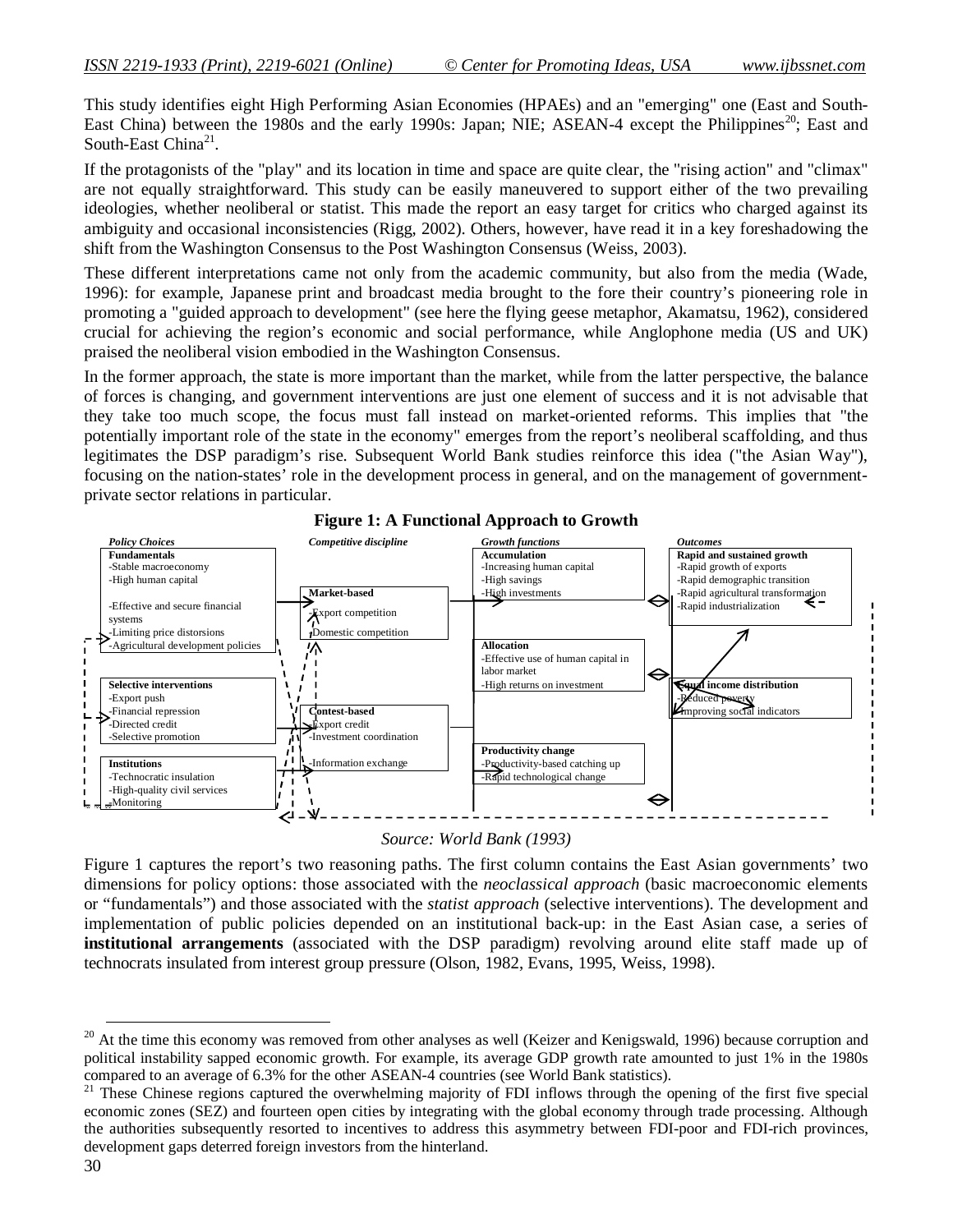The second column notes that these *economic policy options* are mapped against a *competitive business environment*. Discipline in the competition area becomes apparent from two points of view: market competition (influence of neoclassical thought) and competition for state rewards (influence of statism). One can easily illustrate from the experience of South Korea and China. In the first case, under Park's military regime those industries and companies considered strategic, which met the criteria set by the flagship development agency, were granted state rewards. For example, these companies could benefit from loans from the banking system which had been nationalized. Likewise, China used rewards to encourage companies that met certain export quotas. Initially, in the late 1970s, when economic reform began under Deng Xiaoping, exporting companies had to hand over to the state part of their hard currency earnings, then top priority industries were allowed to retain a staggering 70% of total earnings going up to the full amount of their earnings (for light industry, and especially for textile industry).

From the interaction of columns 1 (policy options) and 2 (competitive discipline) several quantifiable growth functions emerge, i.e. accumulation, allocation and distribution functions. The fourth column features outcomes, consisting essentially of "rapid and sustainable growth" and avoiding high income inequality.

To conclude on the neoclassical synthesis, it is obvious that this World Bank study includes the DSP paradigm and partly legitimizes it, nevertheless it shows reservations on the effectiveness of an active industrial policy, with one noteworthy exception, i.e. export incentives.

## *2.3.2. Post-crisis revision of theoretical positions*

Both schools of thought were facing a dilemma after the Asian financial crisis as they were compelled to think their arguments through after "exacerbating" the miracle.

## **2.3.2.1 Neoliberalism**

In the beginning *the camp of Washington Consensus supporters* (the well-known triptych, i.e. the U.S. administration, the IMF and the WB, and much of the Western media) focused on the negative traits of Asian capitalism. Even Stiglitz (2002) refers to the derogatory and even hypocritical discourse against "rotten governments" in East Asia, which had been previously praised for their success. And yet, there is a kernel of truth in these diagnoses. For example, although strongly integrated with the regional economy through its "entrepôt economy" status, Singapore was relatively less damaged by the crisis, a fact attributed to "its good governance" (Huang, Morck, and Yeung, 2004), a true antidote to external shocks of high magnitude (see its favorable ranking in Transparency International, Rigg,  $2002)^{22}$ .

Subsequently, neoliberals refined their arguments claiming the major reasons behind the crisis were not connected to pro-market policies, but rather to insufficient regulation and incorrect sequencing of reforms applied by East Asian establishments. These countries' abrupt financial liberalization, and in particular capital account liberalization, were responsible for the crisis (Weiss, 1998).

#### **2.3.2.2 The developmental state paradigm (DSP)**

Somewhat paradoxically, the *state-centric approach* resorts to the same argument as the neoliberals, pointing to incorrect sequencing of reform implementation, but shifts its emphasis to the DSP role. More specifically, state intervention was deemed legitimate and even salutary in order to catch up with the West (see the late industrialization model postulated by Gerschenkron, 1962, Amsden, 1989, and Weiss, 1998). The rise of East Asia in the pyramid of economic development needed to have signaled a shift for the state to assume a lighter role or even to withdraw from the "commanding heights" of the economy. If massive interventionism in the economy was deemed appropriate during the "miracle", starting with the mid 1990s, it began to play a negative role because it degenerated into "crony capitalism" by forging close relationships with the business community. Maturing networks (see Okimoto's theory, 1989) bring about corruption and a race to the bottom.

**<sup>.</sup>**  $22$  Instead, the crisis-stricken economies, i.e. South Korea and ASEAN-4, were ranked way below the city-state in 1999: Malaysia was ranked 31st, South Korea was 50th, and the Philippines, Thailand and Indonesia were 54th,  $68<sup>th</sup>$  and  $96<sup>th</sup>$ respectively. (Rigg, 2002).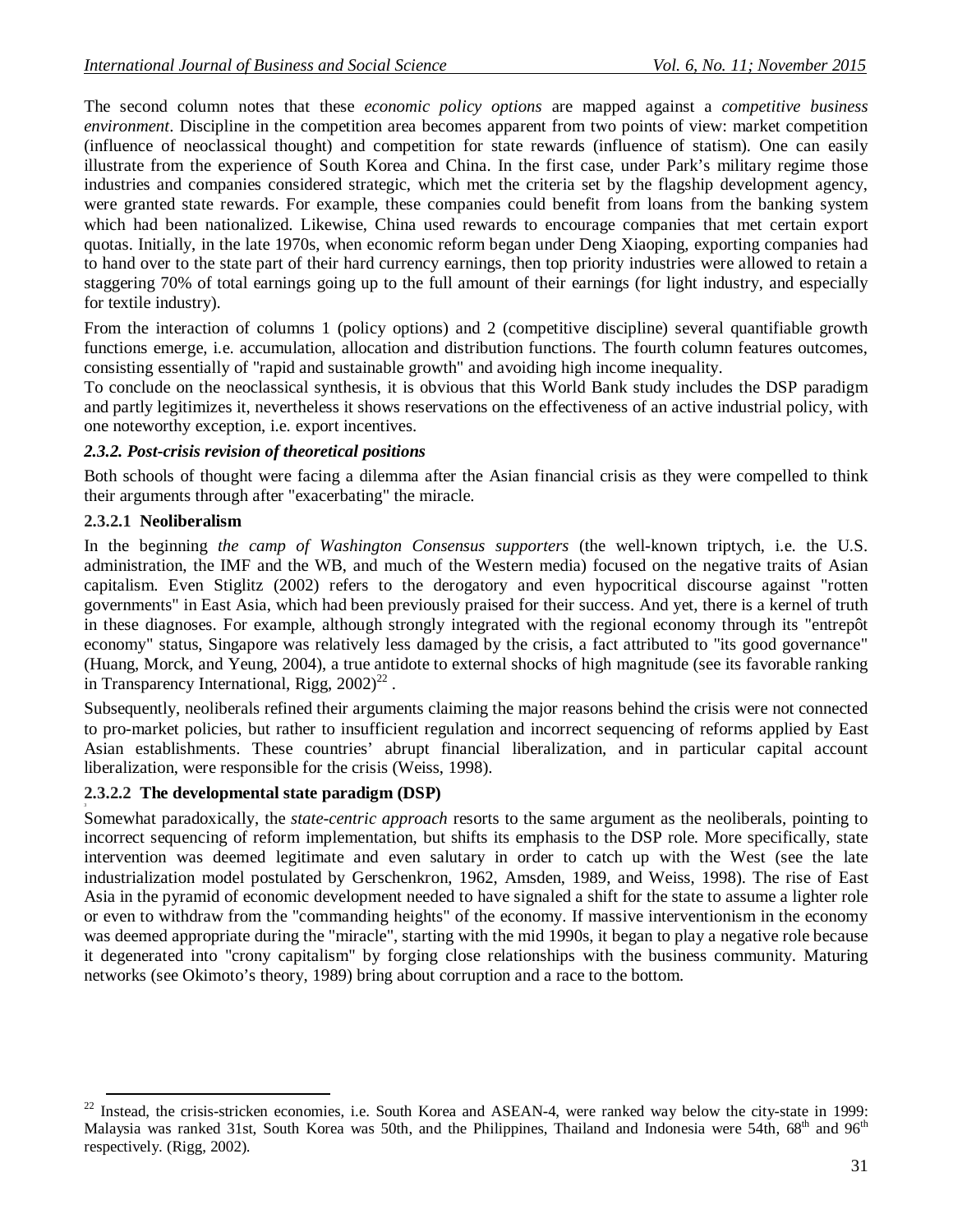| Approach       | <b>Neoliberalism</b>                    | <b>DSP</b> Paradigm                                                             |  |  |
|----------------|-----------------------------------------|---------------------------------------------------------------------------------|--|--|
| Causes         | Crony capitalism, lack of transparency  | Fast liberalization, low regulatory capacity                                    |  |  |
|                |                                         | of the state                                                                    |  |  |
| Major problems |                                         | Corruption, absence of liberal economic   Clash between Anglo-Saxon model of    |  |  |
|                | practices                               | development and the East Asian one                                              |  |  |
| Lessons        |                                         | Improving transparency and adopting Limitation of financial speculation through |  |  |
|                | developing<br>practices'<br>in<br>'good | public policies                                                                 |  |  |
|                | countries                               |                                                                                 |  |  |

|  |  |  |  |  | Table 4: Interpretation of the Asian financial crisis: neoliberalism vs. DSP paradigm |
|--|--|--|--|--|---------------------------------------------------------------------------------------|
|--|--|--|--|--|---------------------------------------------------------------------------------------|

#### *Source: Adapted after O'Brien and Williams (2004)*

Essentially, both schools of thought checked their initial enthusiasm, adjusting their theoretical approach postcrisis. This did not amount however to the "total abandonment of their paradigms, but rather the refinement of them" (Rigg, 2002).

## *4. Conclusions*

Despite the East Asian region's diversity on multiple levels (ethnic, cultural, religious and even economic), there are certain features that support, at least prior to the 1997-1998 crisis, the idea of an East Asian development model. This model is powered by a toolkit of specific economic policies: export promotion strategies and selective protectionism, active industrial policies, concern for macroeconomic stability, education policies and social cohesion. At the same time the model rests on some sociocultural traits derived mainly from Neo-Confucian philosophy. Regarding the paradigms applicable to East Asia, their accounts of miracle and crisis are not flawless. These schools of thought tend to favor one success trajectory as if it held true regardless of a chosen time frame. Thus, if postwar interventionism of East Asian states led to bridging or diminishing the gap vis a vis advanced countries, at different intervals in time, depending on the start of export-oriented industrialization, they no longer appeared apt to further development in the globalization era.

Liberalization and deregulation haven't always been accompanied by an appropriate set of public policies: there is an overt difference between the globalization-bent crisis-stricken states, i.e.ASEAN-4 and Korea, and the countries that acted cautiously, like China and India, in an attempt to 'manage globalization', and seek to maximize its positive effects and minimize the negative ones. There are other possible explanations: 'big push' projects lose their relevance by interfering with free markets; on the other hand, establishments become captured by the business milieu by financing or facilitating ineffective arrangements, as the Asian contagion suggests.

Instead the current global crisis calls into question the obsolescence of nation-states and of their associated big push projects, neoliberal rhetoric, the international financial architecture, and the financial economy's modus operandi. Provisional loss of legitimacy of neoliberalism and western economies contrasts with the rise of emerging economies, including those in East Asia, their early crisis performance notwithstanding. Paradoxically, this new reconfiguration of growth sources in the world economy recommends China as a model for the developing countries. This paradox is related not just to its economy and political system typology, but also to China's structural vulnerabilities.

The evolution of the current crisis and of its protagonists will shape not just economic theories - and the debate surrounding the eternal rivalry between states and markets - but also public policy orientations and development benchmarks. The East Asian development model will show its sustainability when it reduces its export and investment dependency vis a vis the West either through a shift towards domestic and regional demand, where the ASEAN Plus Three (APT) can play a crucial role, or by strengthening its South-South connections or else through a combination of the two.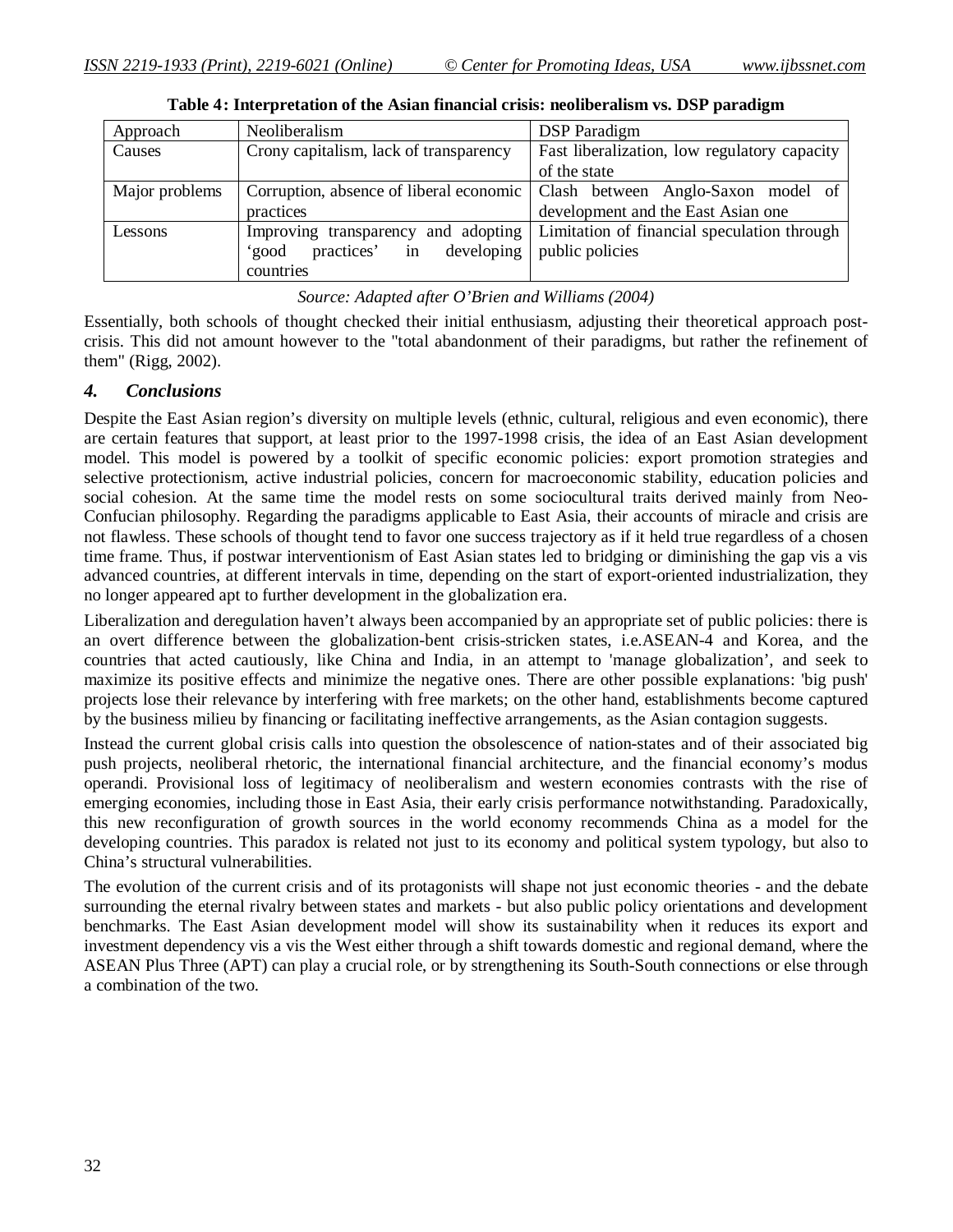#### *Selected References*

- Akamatsu, K. (1962). A historical pattern of economic growth in developing countries. *Journal of Developing Economies*, 1(1), 3-25.
- Amsden, A. (1989). *Asia's next giant: South Korea and late industrialization*. Cambridge: Oxford University Press.
- Balassa, B. (1981). *The newly industrializing countries in the world economy*. New York: Pergamon Press.
- Beeson, M. (2002). Southeast Asia and the politics of vulnerability. *Third World Quarterly,* 23(3), 549-564.
- Beeson, M. (2009). Developmental states in East Asia: A comparison of the Japanese and Chinese experiences. *Asian Perspective,* 33(2), 5-39.
- Bhagwati, J. N. (1988). *Protectionism*. Cambridge, Massachussets: MIT Press
- Brown, C. (2001). *Understanding international relations*. (2<sup>nd</sup> ed.). New York: Palgrave
- Doner, R., Ritchie, B., Slater, D. (2005). Systemic vulnerability and the origins of developmental states: Northeast and Southeast Asia in comparative perspective, *International Organization*, 59, 327-362.
- Evans, P. (1995). *Embedded autonomy: States and industrial transformation*. Princeton, N.J.: Princeton University Press.
- Gerschenkron, A. (1962). *Economic backwardness in historical perspective*. Harvard: Belknap Press.
- Gore, C. (2000). The rise and fall of the Washington Consensus as a paradigm for developing countries. *World Development*, 28(5), 789-804.
- Haggard, S. (1990). *Pathways from the periphery: the politics of growth in the newly industrializing countries*. Ithaca: New York, Cornell University Press.
- Huang, Y., Morck, R. K., Yeung, B. (2004). ASEAN, FTAA: External threats and internal institutional weaknesses. *Business and Politics*, 6(1), The Berkeley Electronic Press [Online] Available: http://www.bepress.com/bap/vol6/iss1/art4
- Huntington, S. P. (1997). *The clash of civilizations and the remaking of world order*. New York: Touchstone.
- IMF (2011). *Factsheet: Asia and the IMF*. [Online] Available: http://www.imf.org/external/np/exr/facts/asia.HTM (October 2011)
- IMF (2010). *2010 - A year of transformation for the world and for Asia*. Address by Strauss-Kahn, Dominique, Asian Financial Forum. [Online] Available: http://www.imf.org/external/np/speeches/2010/012010.htm (January 20, 2010)
- IMF (1998). IMF Staff Country Report No. 98/74. Republic of Korea: Selected Issues. [Online] Available: https://www.imf.org/external/pubs/ft/scr/1998/cr9874.pdf (August 1998)
- Islam, I., Chowdhury, A. (Eds.). (2000). *The political economy of East Asia: Post-crisis debates*. Oxford: Oxford University Press.
- Johnson, C. (1982). *MITI and the Japanese miracle: the growth of industry policy, 1925-1975*. Stanford, California: Stanford University Press.
- Keizer, B., Kenigswald, L. (1996). *La triade économique et financière*. Paris: Seuil.
- Mahbubani, K. (1993). The dangers of decadence: what the rest can teach the West. *Foreign Affairs*, 72(4), 10-14.
- O'Brien, R., Williams, M. (2004). *Global political economy: Evolution and dynamics*. New York: Palgrave Macmillan.
- Olson, M. (1982). *The rise and decline of nations*. New Haven: Yale University Press.

Okimoto, D. (1989). *Between MITI and the market: Japanese industrial policy for high technology*. Stanford: Stanford University Press.

- Park, P. H. (2000). A reflection on the East Asian development model: comparison of the South Korean and Taiwanese experiences. In F. J. Richter (Ed.), *The East Asian development model: economic growth, institutional failure and the aftermath of the crisis (pp. 141-168). New York: St. Martin's Press.*
- Pempel, T. J. (1998). *Regime shift: Comparative dynamics of the Japanese political economy*. Ithaca, New York: Cornell University Press.
- Perkins, D. (1994). There are at least three models of East Asian development. *World Development*, 22(4), 655- 661.
- Rigg, J. (2002). Of miracles and crises: (Re-)interpretations of growth and decline in East and Southeast Asia. *Asia Pacific Viewpoint,* 43(2), 137-156.